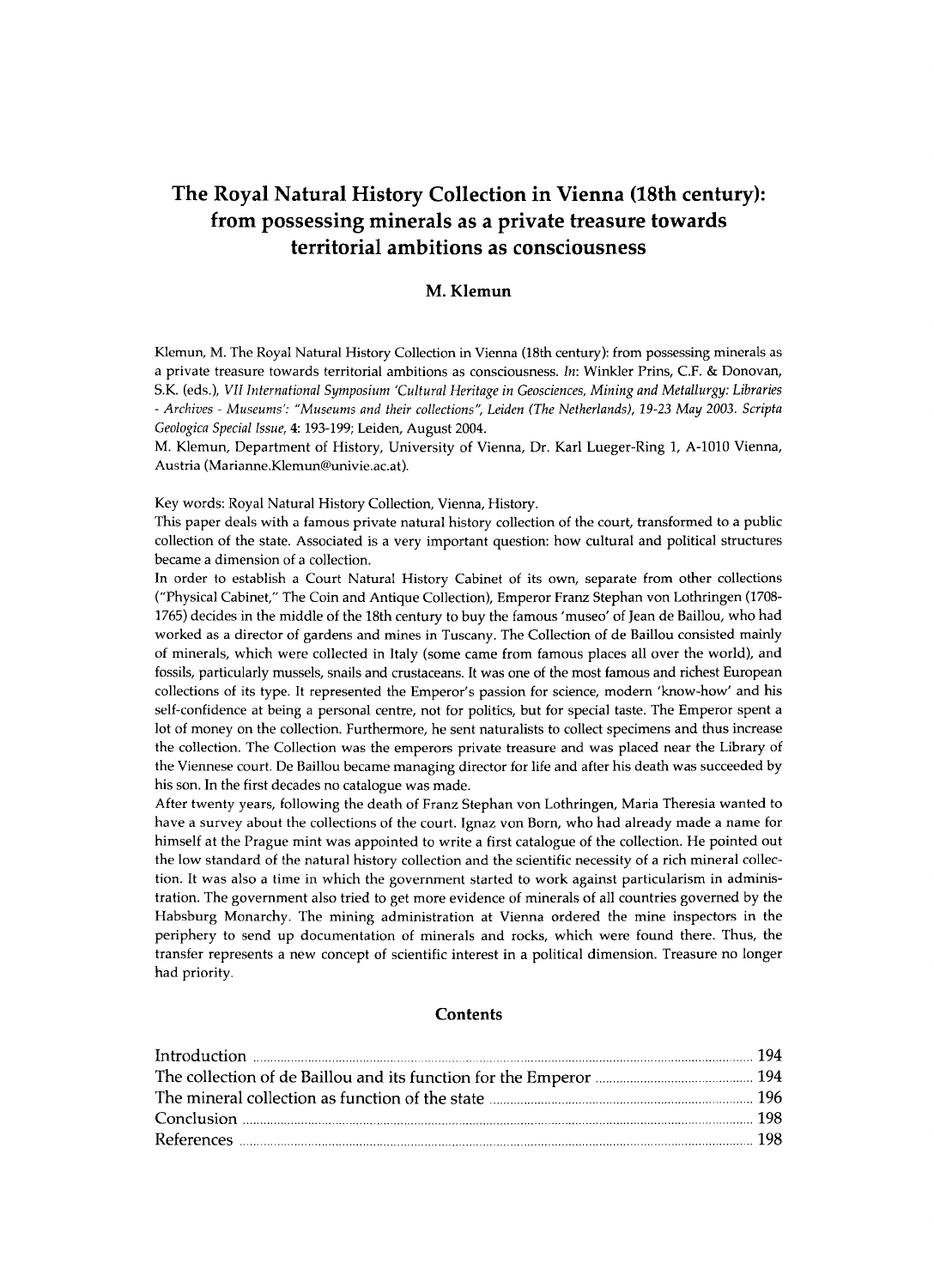#### Introduction

The history of collecting is becoming one of the focuses of cultural studies. The flood of works produced in this field can be categorised as follows:

- 1. Historians are interested in the meaning of an object as "semiophore" (the bearer or representative of a certain meaning), i.e., the medium that mediates between the known (that which can be seen) and the unknown (that which cannot be seen) (Pomian, 1987).
- 2. The focus is on the interpretation of the act of collecting, i.e., the reality of collecting (Klemun, 2000a) as a practice.
- 3. Researchers concentrate on the functions of collections, which explain both the act of collecting as well as the collections themselves (Heesen & Spary, 2002).

My paper focuses on the last category and will try to answer the question of what function does an imperial collection fulfils that, within less than half a century, was transformed from an extremely valuable private imperia l treasure to a similarly valuable public state institution. The uniform cosmos of the 'Wunderkammern' (Findlen, 1994; Daston & Park, 1998) broke open in the course of the 18th century and diffused into various special collections. In the metropolis of the Habsburg countries this process began in the middle of the century. Emperor Franz Stephan von Lothringen (1708-1765), Maria Theresia's husband, made the first step by replacing the old 'Schatz- und Wunderkammer' by a treasury containing insignia and devotional objects, and by a coin collection, a physical collection and a natural history collection.

#### The collection of de Baillou and its function for the Emperor

In order to furnish the latter, Franz Stephan bought the world-renowned collection of Jean de Baillou (1684 or 1668-1758). De Baillou was the General Director of the Medici gallery in Florence, and General Director of all fortresses, gardens and mines in Tuscany, before he accompanied the relocation of *c*. 30,000 objects from Florence to Vienna, where he stayed as Director after 1750 (Zedinger, 2000). The right to look after his collection that was now located in the Residence of Vienna was conferred by heredity upon his son.

So what did this valuable collection include, of which we can identify only very few objects that are kept in the Museum of Natural History in Vienna, the successor institution of the imperial collection? It contained a large number of selected crystals, minerals (in a modern sense), Colombian emeralds and fossils (notably ammonites), but also shells, corals and crustaceans. It was famous in all of Europe for its rarities and its richness. Franz Stephan spent a lot of money on it from his private funds . Apart from fulfilling the purpose of representation, the collection also served his private interests and passions, since he even did himself experiments with diamonds. Moreover, it should be noted, that the collection was housed close to the baroque court library built by Emperor Karl VI, the father of Maria Theresia. Thus, there was a connection to the traditional centre of learning. At that time the court library served as a stage for the reformer Gerard van Swieten (1700-1772), who Maria Theresia has called from Leiden, The Netherlands, the leading place of medical studies. Apart from being her personal physician, he was concerned with the reformation of the university,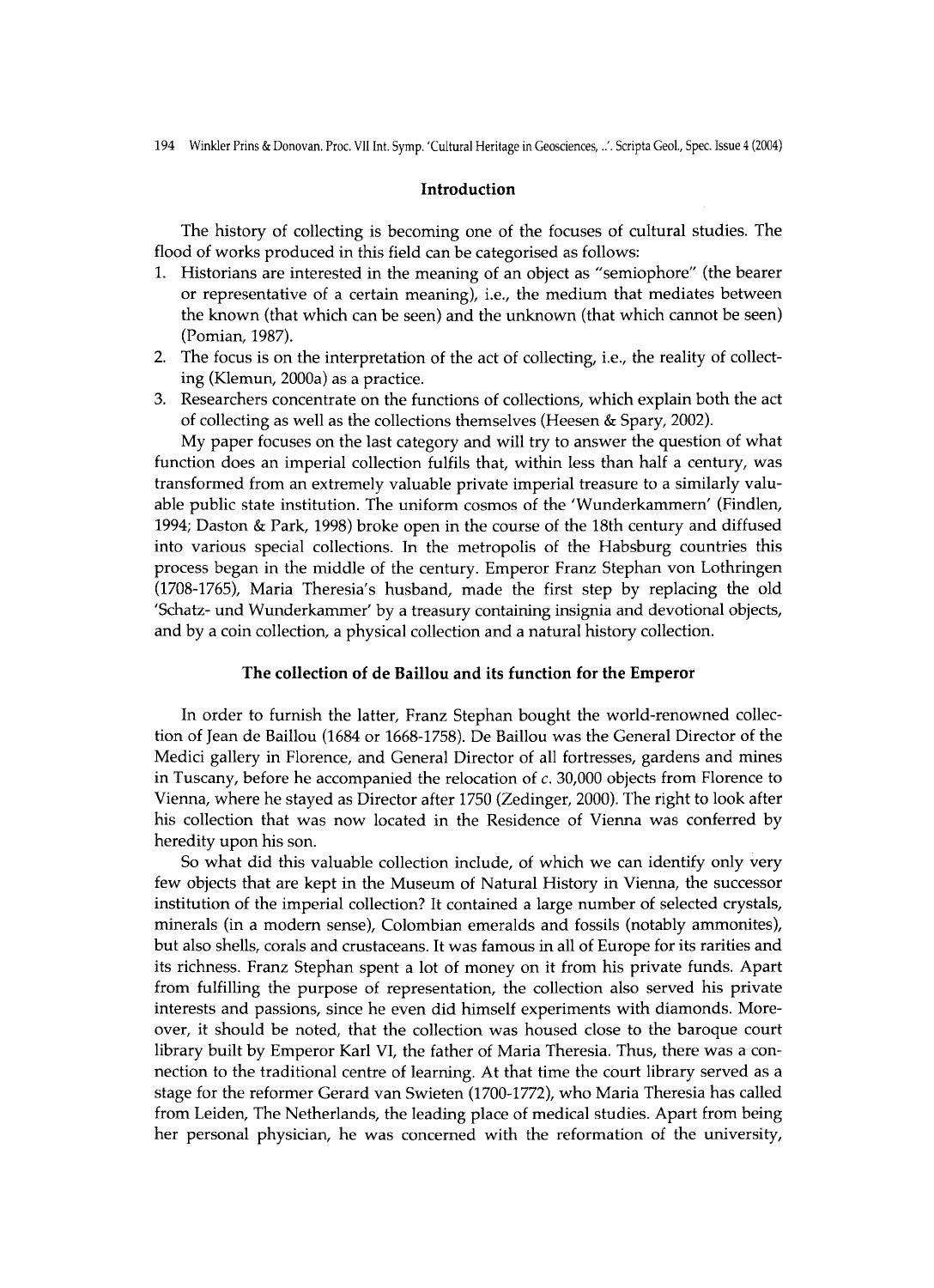especially the medical faculty. The old guild-university was to be transformed into a modern place of teaching. In order to do this new rooms for teaching, a dissecting room, classrooms for the practical teaching of anatomy and the first botanical garden were needed, all of which were erected due to van Swieten's initiative (Klemun, 2000b).

However, van Swieten did not hold his progressively structured lectures in the old university building, but in the Court Library, in order to offer new ways of access to the world of medicine outside an obsolete institution like the university. In consequence, the Court Library temporarily obtained a new politico-cultural and sciento-political meaning. This was also where the Emperor met the directors of the collections and van Swieten, the leading figure in the renewal in the field of natural sciences. Moreover, it is here that counselling and the demonstration of knowledge in connection with collection pieces took place.

Just as in cabinet politics, in which the fates of the Habsburg countries were negotiated at the round table, the Emperor wanted to be informed on the latest scientific knowledge when he met with these knowledgeable men. The collection became a place for exercising the Emperor's personal passion for modern 'know-how'. A historical portrait (by Franz Messmer, Ludwig Kohl and Martin von Meytens), painted only after Franz Stephan's death, documents this reflective gesture. The painting itself cannot be interpreted as a realistic representation according to art experts, since paintings of emperors usually bear a propagandistic and prospective message. On the left behind the Emperor is Van Swieten in a rather dominant position, holding a book, while the three directors of the collection are pushed into the background. The meeting is taking place in the room with the natural history collection. It seemed to be the centre for the Emperor, who tried to secure and solidify his personal role in natural sciences, which he acquired via his collection, towards other monarchs. It must also be noted that the painting has been retouched in the course of time (Ranacher, 2000) and that the piece of crystal on the right side of the picture has been completed.

The Habsburg Monarchy had no colonies of its own and also did not have an academy, both routes by which other countries extended their collections (Allen, 1994). The new institutions like the menagerie, the botanical garden, the exotic garden in Schönbrunn and the natural history collection had to be furnished richly and impressively by other means, by expeditions initiated by Franz Stephan. A young doctor of medicine, Nicolaus Jacquin (1727-1817) from Leiden, travelled all over Central America for the Emperor for over three years in order to acquire minerals and fossils for the natural history collection (Hühnel, 1992). Further, Franz Stephan tried to enrich his collection also by pieces from within the Habsburg territories. The Court Mathematician Josef Anton Nagel (Schönburg-Hartenstein, 1987), for example, was sent to the Carpathian mountains in Slovakia in order to acquire minerals.

The historical sources on the individual pieces of the natural history collection are, unfortunately, rather meagre. There are hardly any written documents and up to 1800 there was no catalogue. Also, there is no book of receipts, i.e., no register of newly acquired items. The only facts we have are from some documents relating to a handful of dedications of members of the higher nobility, who knew about the Emperor's passion and made presentations to the collection.

De Baillou was responsible for the collection, but was not persuaded to publish on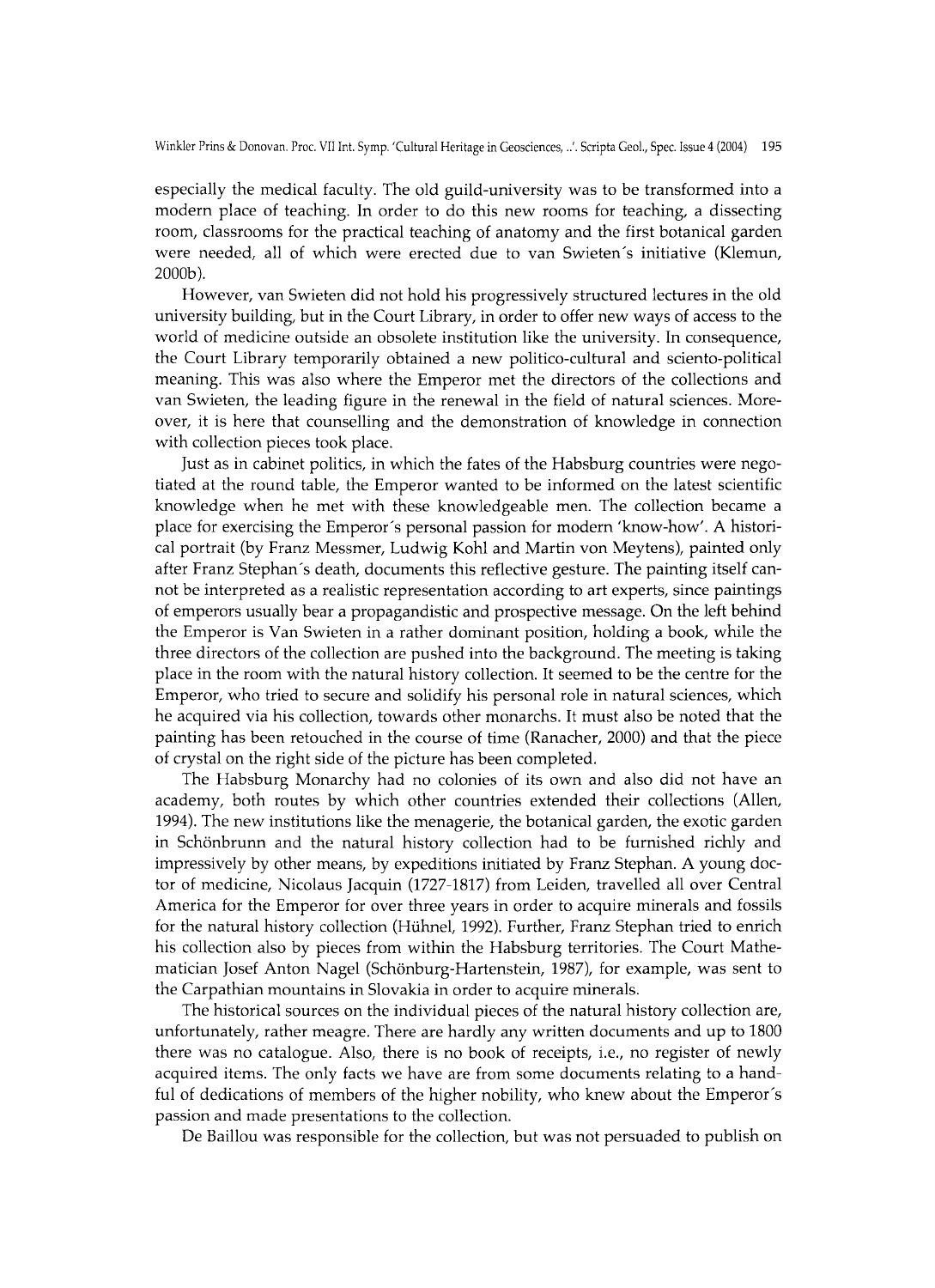it. He was the only person who knew all the details about the collection. (Only a visitor, Saint Laurent, published something about it in Florence in 1746, which was not really to de Baillou's liking.) After Franz Stephan's death in 1765, the Emperor's collections were no longer in the private ownership of the imperial family, but became state property. His widow, Maria Theresia, ordered that an inventory of the collections be made, since it was now the actual volume of the inheritance of her husband that was of importance and the authorities wanted to know what he had left behind. De Baillou's son, Ludwig Balthasar, however, lacked the necessary competence and knowledge for taking inventory of such a large collection. This was done much later by Ignaz von Born (see below).

## The mineral collection as function of the state

After Franz Stephan's demice, the collection was transferred from the Court Library to the corridor behind the Augustiner Church. It was the time of enlightenment, during which tendencies of centralisation occurred on many levels, in which the particularist forces were abolished, and in which the administrations and the laws of the various Habsburg countries were unified. Thus, the interest in cataloguing the collection pieces was not an isolated phenomenon, but was part of the 'red tape' that started running through many other areas of public life.

There is a long tradition of the close connection between mineral collections and mining, and thus mines have always been preferred places for acquiring minerals (Wilson, 1994). After 1770, however, there was a new trend in German-speaking countries: collectors and mineralogists started being interested in series of materials from inside a mining area in order to examine and study strata. While twenty years before it was the rarity of a valuable piece, the individual mineral, a gem, or a sparkling crystal that aroused the interest of collectors, at this time rocks and grounds from a certain area or with certain geographical qualities became increasingly interesting (Rudwick, 1996). Even the most renowned collectors in the Germanspeaking territories, such as the aristocrat Adolf Traugott Gersdorf from Görlitz (Lemper, 1974), the poet Johann Wolfgang von Goethe and Abraham Gottlob Werner from the Montanistic Academy in Freiberg, acted according to this maxim. Due to this change of emphasis, the natural history collection that originated in Florence and was transferred to Vienna did not comply with the latest standards. According to Graf Kolowrat, the head of the "Münz- und Bergwesen" (Department of Mining), a reform was needed. He emphasised the absolute necessity of a catalogue and the importance of mineralogy for mining. The catalogue, according to Kolowrat, would not only serve as an essential reference for a well-organised administration and an official documentation of the richness of the collection, but it would also show the way for future collection strategies. Only if there were a catalogue one would be able to decide what was still missing in the natural history collection (HHStA, OKäA, 1781). That mineralogy constituted an important sector of mining is proven by the foundation of the Montanistic Academy in Schemnitz (Bianska Stiavnica, now Slovakia), and the initiation of the first professorship for mineralogy and mining sciences at the University of Prague. Further, since 1766 the state council was also concerned with the improvement of ferrous metallurgy in the inner-Austrian countries, a measure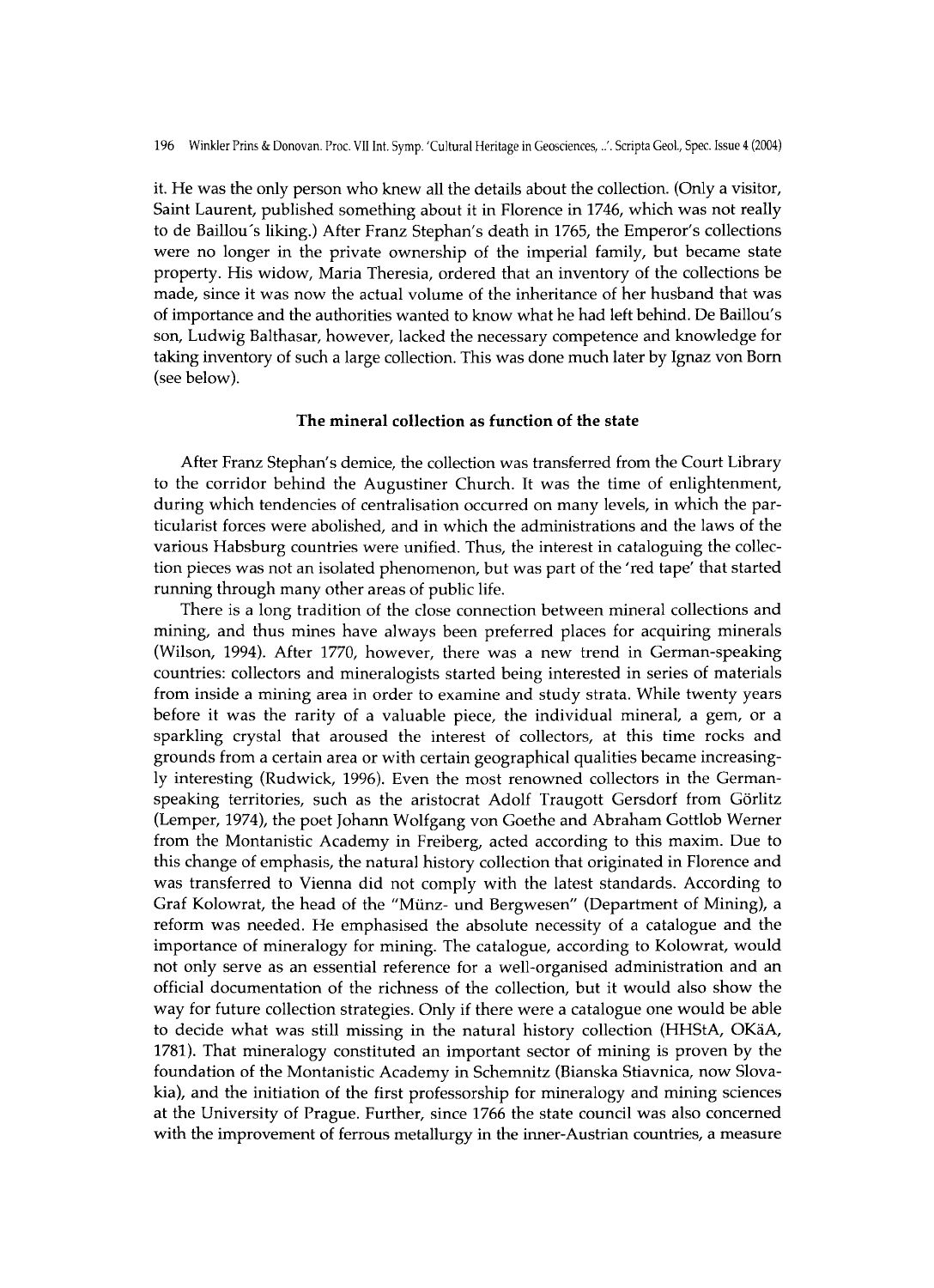that really became successful once the limitations on iron production was abolished in the  $1770s$ .

In order to finally have a written documentation of the collection Graf Orsini-Rosenberg, the Court-Chamberlain, advised the Empress to charge a renowned expert of mining, Ignaz von Born, with cataloguing the imperial collection. Ignaz von Born was from Transylvania, had studied at the Montanistic Academy of Schemnitz and was a councillor for mining before retreating to his estate in Altzedlitsch (Hamann, 1989). There he published a book on his own collection, which however, he had to sell to England for financial reasons. He was, what today would be called a scientific manager (Teich, 1976) and was extremely active in founding a private science society in Prague. Since the mineralogy part of the natural history collection in Vienna was still missing a reference, that is a connection to the Habsburg territories, Born concentrated on furnishing the collection with pieces characteristic for the Habsburg countries. For this reason he started by cataloguing the shells, the part of the collection that seemed to be complete and which represented the richness of the imperial collection.

A s far as mineralogy was concerned, Born really followed new paths, the paths of bureaucracy. All local mining authorities in the Habsburg countries were ordered by the mining authority in Vienna to send in samples of all 'newly-found ores' (HKA, Münz- und Bergwesen). Due to this new strategy the collection was transformed into a documentation site, in which series of minerals from many different areas of the Habsburg Monarchy were kept. While it used to be the Emperor, whose joy it was to own precious stones and items, who was the centre of the collection, it was now the natural history collection which, as far as minerals are concerned, was becoming a medium of the consciousness of the montanistic richness of the various Habsburg countries.

In 1780 the collection, now filling two rooms in the Augustinersaal of the Hofburg Court, was completely new organised. New cupboards and pedestals that cost more than 3000 florin, the annual salary for a higher court functionary, lent a completely new face to the collection. According to a report by the Görlitz aristocrat Gersdorf, who visited Vienna in 1781, the minerals were now exposed on blue velvet in glass cases or in drawers (Gersdorf, manuscript). Gersdorf described the following new order for the exposition of exhibits; first the visitor saw the gold from Transylvania, next silver and copper from Banat, iron from Carinthia, Elsass and Bohemia, tin and salt. Only then followed emeralds, opals and a large number of cut stones. The large variety of calc-spars and sands forms the transition to the crustaceans. A short published note made at that time (Kurzböck, 1779) revealed that the formation of rocks was to be demonstrated according to their degrees of hardness starting with a corn of sand and ending with diamonds. This shows that the collection was also to be instructive and not only visually impressive by featuring sparkling gems or rarities. For this reason it became accessible for the public once a week.

The world-renowned carved pictures that had been ordered by Franz Stephan in Florence were kept separately from the minerals, on a third room together with other valuable objects. The technique of cutting gems was developed in the 16th century at the Court of the Medici in Florence as a typical result of the Italian mannerism, and was revived again in the middle of the 18th century by the co-operation of Guiseppe Zocchi and Louis Sierès as "Opificio delle pietre dure." Tables made of lapis lazuli or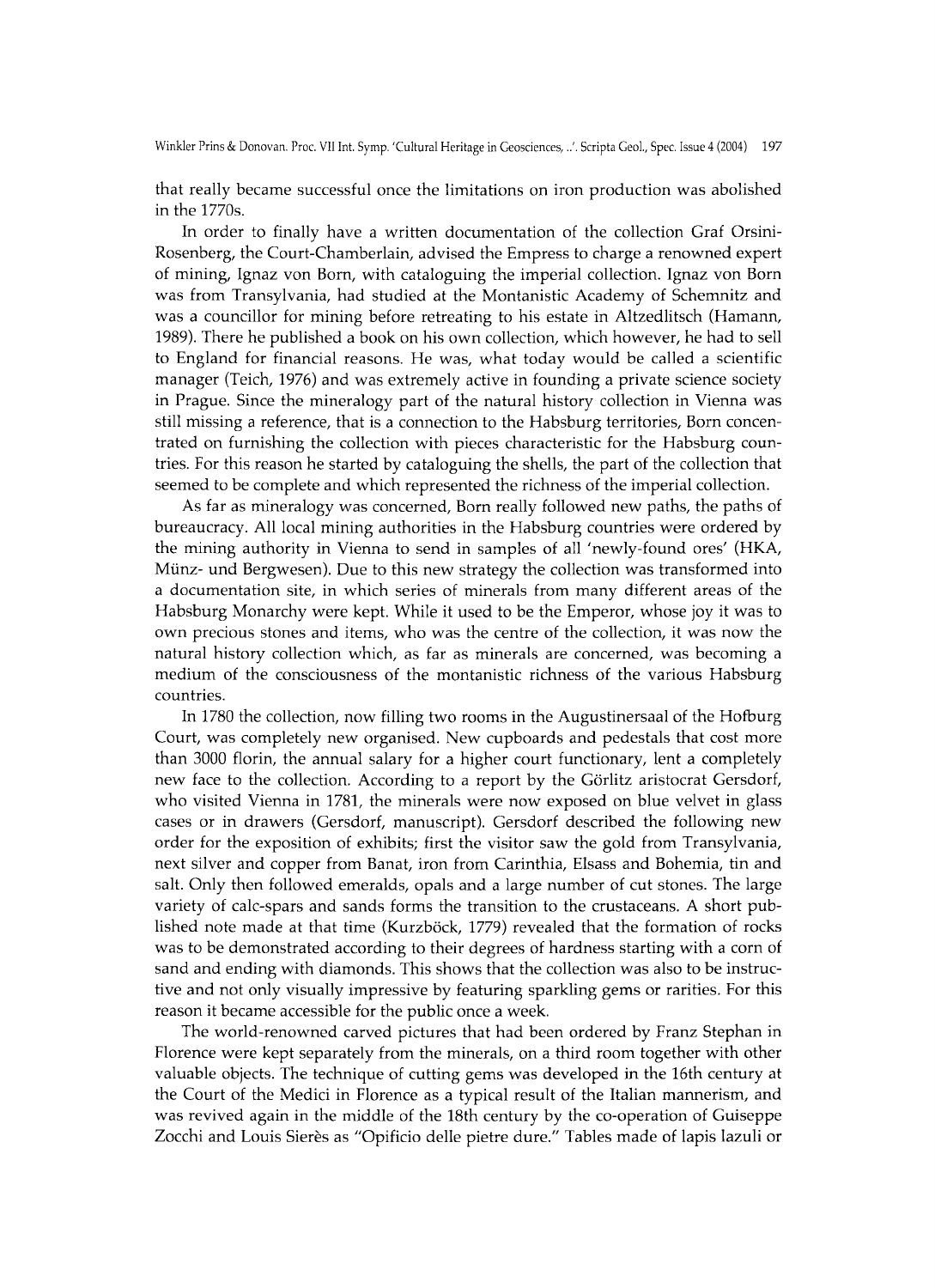of the opalescent "Muschelmarmor" (shell marble), found in the lead mine in Bleiberg (Carinthia) and described by Franz Xaver Wulfen (Klemun, 1984), were also kept separately from the mineral collection.

Apart from the emphasis on collecting items from the countries of the Habsburg Monarchy, Born also started a programme of enlarging and enriching the collection by instructive studies. Therefore, he contacted academies and scholars in all of Europe. He kept in a close contact with Simon Pallas in St Petersburg and bought the collection of the Hamburg merchant La Potererie, which mainly included ferrous rocks from Iceland. In 1783 Georges de Buffon, curator of the cabinet of the French King Louis XVI, conveyed the King's interest in exchanging minerals between Paris and Vienna (HHStA, OKäA). The French King had married a daughter of Maria Theresia and thus the two Courts became close. More than seven boxes of pieces were sent to the collection in Paris. However, Vienna prefered to let institutions within the Habsburg Monarchy have specimens, which is proven by the fact that the Lyceum in Lemberg receives more than thirty boxes, including parts of the collection from France.

In line with the Josephinism, a certain style of politics practised by Maria Theresia's son Joseph II, a large number of monasteries were dissolved in the Habsburg territories around 1780 and their collections were also transferred to the natural history collection. According to a report by Born they especially contained Saxon minerals. Emperor Joseph II supported all those activities. However, when it came to Born's extensive programme of publications on the collection, he did not give his consent and stopped the programme. Thus, the publications were never realised.

#### Conclusion

I have tried to show how a collection was transformed from a private treasure of an Emperor to a state institution within 40 years, a state which was in the process of modernisation at that time. The possession of minerals established the connection to a large cultural and political area that included much more than scientific research.

## References

- **Allen, D.E. (1976) 1994.** *The Naturalist in Britain. A social History.* **Princeton University Press, Princeton: xvii+270 pp.**
- **Daston, L. & Park, K.1998.** *Wonders and the Order of Nature 1150-1750.* **Zone Books, New York.**
- **Findlen, P. 1994.** *Possessing Nature: Museums, Collecting, and the Scientific Culture.* **University of California Press, Berkeley: 449 pp.**
- **Gersdorf, Manuscript of Gersdorf:** *"Reisejournal",* **Vienna, 23. November 1781, Vol. 6: 220-223. Manu**script "handschriftlicher Nachlass A.T. v. Gersdorf", Oberlausitzische Bibliothek der Wissen**schaften der Städtischen Kunstsammlungen Görlitz.**
- **HHStA [Haus-, Hof- und Staatsarchiv] Wien, OKäA [Oberstkämmeramt], 1781 ff, Schachtel 7 ff.**
- **H K A [Hofkammerarchiv] Wien, Münz- und Bergwesen, Fasz. 1 (Nr. 249).**
- **Hamann, G. 1989. Ignaz von Born und seine Zeit.** *In:* **Fettweis, G.B. & Hamann, G. (eds.),** *Über Ignaz von Born und die Societät für Bergbaukunde. Sitzungsberichte der Österreichischen Akademie der Wissenschaften, philosophisch-historische Klasse,* **533:1-25.**
- **Heesen, A. & Spary, E.C. 2002. Sammeln als Wissen.** *In:* **Heesen, A. & Spary, E.C.(eds.),** *Sammeln als Wissen.* **Wallstein Verlag, Berlin: 7-21.**
- **Hühnel, H . 1992. Botanische Sammelreisen nach Amerika im 18. Jahrhundert.** *In:* **Wawrik, F.** *et al.*